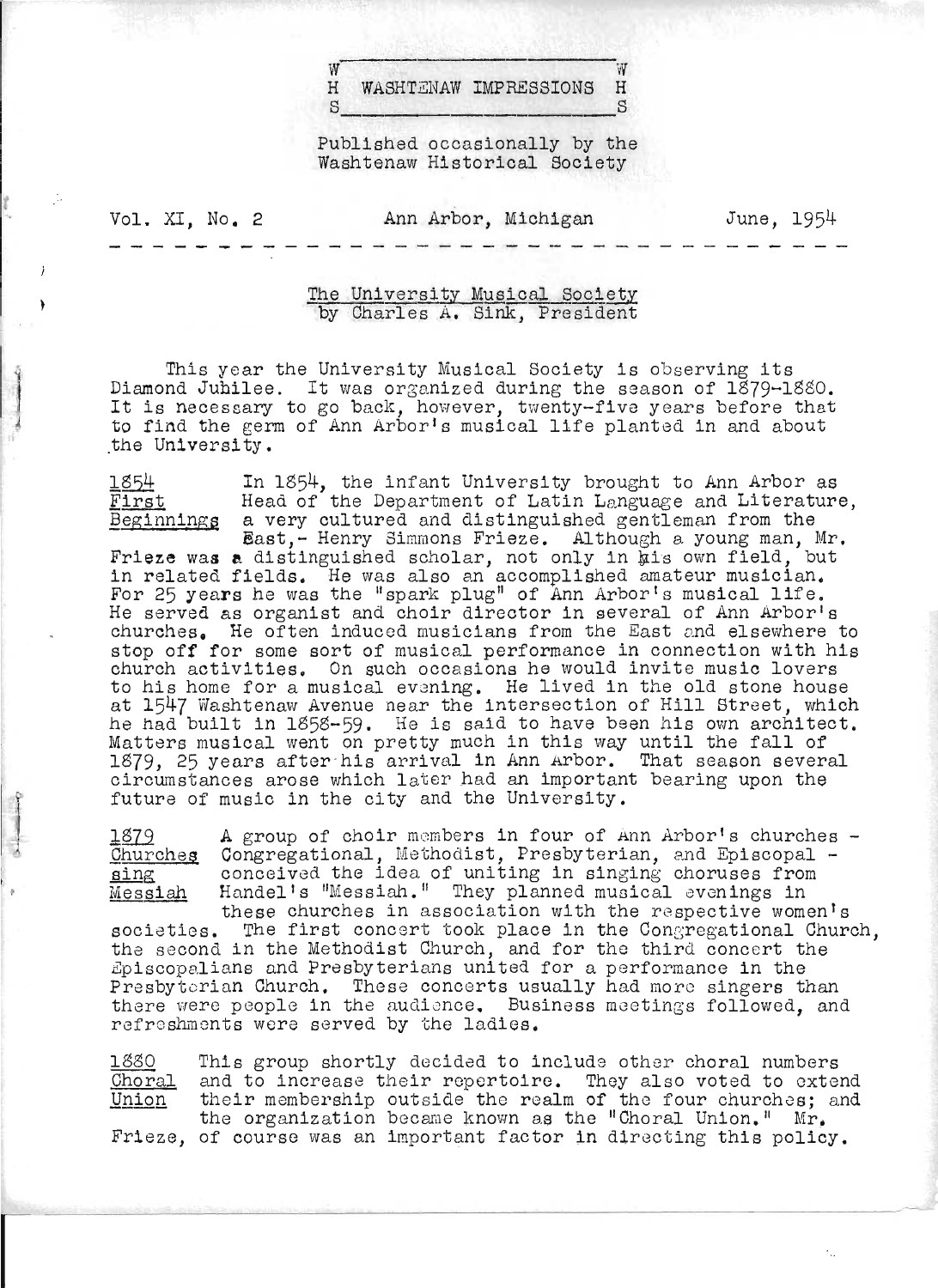1881 Ann Arbor Cady, a graduate of Oberlin College, came to Ann Arbor to <u>Ann Arbor</u> Cady, a graduate of Oberlin College, came to Ann Arbor<br><u>School of</u> teach music, at a salary of \$800 per year. Professor MUsic About the same time, a cultured musician, Calvin O. Frieze immediately took him in hand and gave him great en-

couragement. Cady associated himself with several other musicians and opened a studio known as "The Ann Arbor School of Music." He desired to incorporate his institution, but there were legal difficulties. Professor Frieze then suggested that both the Choral Union and tho School of Music should become divisions of the University Musical Society, which had been organized in 1880 for the purpose of bridging the gap between community music and University music .

 $\eta$ 

1881 University Musical Society This Society was made up of distinguished members of the University and the community. It was not a performing body, but rather a group organized to sponsor, direct, and manage the activities of local music programs. Shortly thereafter the University decided to offer

courses in theoretical music in the College of Literature, Science and the Arts, and Mr. Cady was invited to accept an instructorship: thus, he became MUsical Director of the University Musical Society, Conductor of the Choral Union, Director of the School of Music; and Instructor in music in the University .

All of these activities continued to thrive for almost all the following decade. In 1888, however, interest lagged. Mr. Cady resigned, and President James B. Angell of the University, who was also a member of the Board of Directors of the University Musical SOCiety, persuaded Albert A. Stanley, organist of Grace Church, Providence, Rhode Island, to come to Ann Arbor and head these activities. When Mr. Stanley left Providence the church choir and the church members presented him with a beautiful diamond ring, which he wore until his death in 1932, when Mrs. Stanley presented it to me as a memorial. I have worn it ever since.

Stanley carried on his musical activities with boundless enthusiasm. Upon the recommendation of President Angell, the name of the Ann Arbor School of Music was changed to the University School of Music. More important concerts were given, and the Choral Union attempted more serious and greater choral works. As a closing event accompose more serious and greater enorms works. He expeding over In the concert Borrow, cash of the real Boassing rege to regg, the Boston Symphony Orchestra was heard in old University Hall. In 1894, the Board of Directors of the University Musical Society were disappOinted and embarrassed because the plans of the Boston Symphony Orchestra would not permit its return to Ann Arbor. Therefore they engaged the Boston Festival Orchestra, under Emil Mollenhauer, a engaged the boston restival ordestia, under Emil Moliennauer, a smaller but very excellent group, to come to Alm Arbor for three c<br>certs; and they boldly announced it, not only as a "May Festival," but as the "First Annual May Festival." They inaugurated a tradition before the first event had even taken place!

1894 First May Festival The announcement of the Festival was received with tremending announcement of the restrum was received wron or emena eds chomasiasm: Acaspapers of the Boace gave mach passing ty to the event. Railroads granted special rates; and poople poured into Ann .Arbor from all directions. Few of them, however, took the precaution to purchase concert

tickets in advance. The result was that the auditorium on the second floor of old University Hall, with a capacity of about 2200, was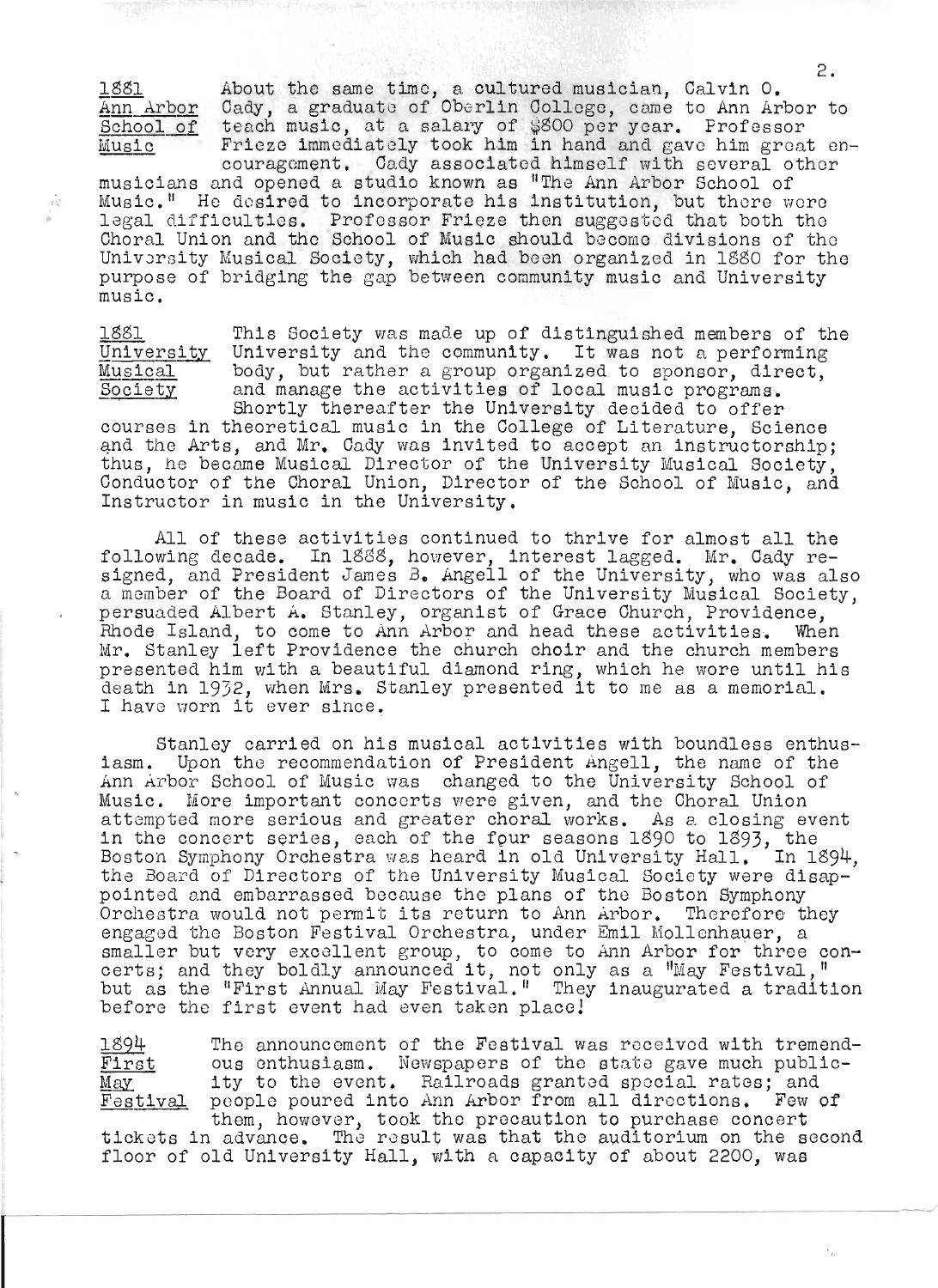filled to overflowing. Aisles, corridors, and the lobbies were packed. The fire hazard must have been tremendous. At the conclusion of the final concert, those from out of town rushed from University Hall, through a pouring rain, to the railroad station, where special trains were supposed to convey them east and west. Through some inadvertence, the spocial trains were at that moment still in the yards in Detroit. Eventually, about three  $a_{\rm s}m_{\rm s}$ , the trains arthe yards in Detroit. Eventually, about three a.m., the trains ar-<br>the yards in Detroit. Eventually, about three a.m., the trains ar-<br>rived. During the long wait the people grew impatient and hungry. Tryed. During the fong wart the people grew impattent and hungry<br>Someone routed out a groceryman, and all had snacks of crackers, cheese, and bologna. Among those who attended the Festival were Shirley W. Smith and J. Raleigh Nelson. Being conscientious students, howsver, they made for home to avoid the rain, and missed all the fun at the station.

The next year the number of May Festival concerts was increased to four, later to five, and still later to  $\text{six}, -$  the number which has been continued for the past three or four decades. The erection ras boen continued for the past three or four decades. The erect<br>of Hill Auditorium in 1913 opened these privileges to a possible of hill Additoriam in 1919 opened these privileges to a possible<br>audience of 5000, and the 1913 May Festival was the very first event to be staged there, actually a month before the formal opening of the building.

For the first eleven years, Emil Mollenhauer continued to bring the Boston Festival Orchestra to Ann Arbor, but in 1905 they disbanded, and the Chicago Symphony Orchestra, with Frederick Stock as conductor, was engaged instead. It continued to visit Ann Arbor for the Fostival for the next thirty-one years, through 1935. Then the Philadelphia Orchestra took its placo. Leopold Stokowski conducted the first year; since that time the Orchestra has been under the musical directorship of Eugene Ormandy.

In the meantime, the University Choral Union was increased to mora than 300 members. The chorus has performed practically all of the great oratorios, operas in concert form, and many smaller choral works, at intervals through the years and at the May Festival convorks, at intervals through the years and at the may restival con-<br>erts. Fifteen years ago the Musical Society expanded its activities by inaugurating an annual Chomber Music Festival. These conc erts take place each year in February in Rackham Auditorium. During the first 20 or 25 years the chorus also gave performances of Handel's . "Messiah," either in part or the entire work; and since that time it has been heard in annual performance in Hill Auditorium. For the past decade the annual "Messiah" performances have been so popular that two concerts have been required to satisfy the public.

1940 School and In 1929, the School of Music had become closely affiliated with the University, receiving partial financial sup-<br>School and ed with the University, receiving partial financial sup-<br>Society bort from it. In 1940, however, the Musical Society Society<br>separate the University, it<br>.tion -- as it still is today entirely relinquished control of the School of Music to the University, itself remaining an independent organiza-

I first came to the University Musical Society in 1904, as 1904 Executive Secretary, and from 1927 to the present I have<br>combined all secretarial duties with those of President.<br>Thus, the Diamond Jubilee of the Society is also the Charles <u>a. Sink</u> Thus, the Diamond Jubilee of the Society is also the Golden Jubilee of the author.

 $\Gamma_{\rm Pl}^{-1}$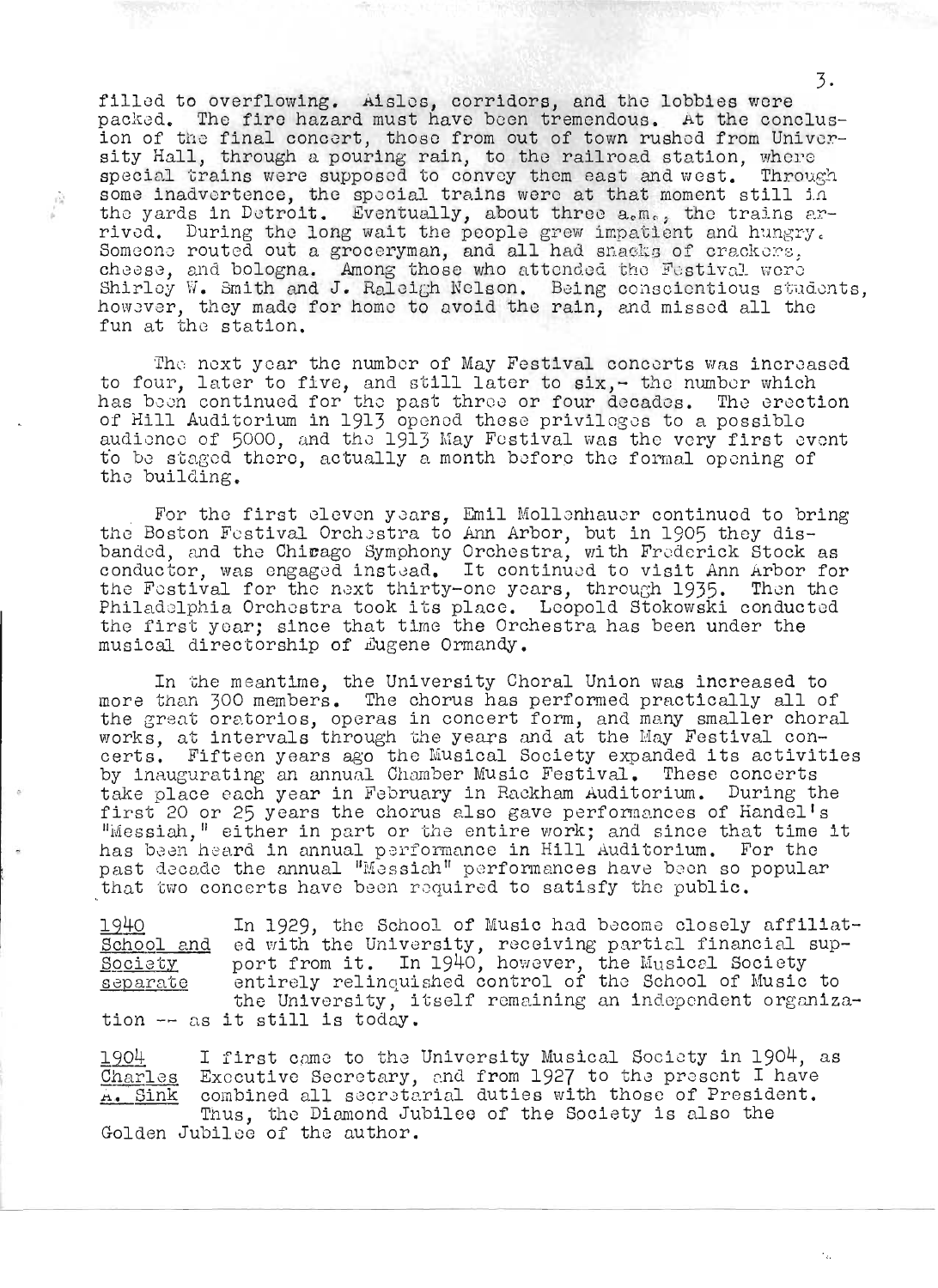Human Throughout these years I have had the privilege of Interest meeting and knowing intimately most of the great musical artists of this country and many from foreign lands. The general opinion that all musicians are temperamentally disagreeable is an error, for during all of my activities I have never had a serious altercation with any artist or any manager. They are usually kind and gracious, but exceedingly sensitive. Little things which are of no consequence to the average person becomes important to them, because of their artistic nature. It has been the policy of the Musical Society always to mako the artists feo1 at homo, to assure them that they are among friends, and that anything and everything<br>them that they are among friends, and that anything and everything whem that they are among iriends, and that anything and everything<br>which they might desire to help make the performances artistically successful will be done. As a result, the artists soldom ask for anything unreasonable.

 $\hat{h}$ 

Paderewski Ignace Jan Paderewski came to Ann Arbor on his first tour to America in 1\$92. The Board of Directors announctour to mmerica in 1892. The Board of Directors announce<br>d a concert by this great artist, and stated that any profits made on a concert by anisterate artist, and stated that any profits made nasium for women students, for which a campaign was in progress at that time. The profits amounted to about \$128.00. Years later it was my pleasure to bring Mr. Paderewaki to Ann Arbor on numerous occasions. On his last visit, Mrs. Sink and I invited him to our home for an after-concert supper party. He brought with him a little gift, - a beautiful book which had been given to him by Lord Northcliffe, the distinguished British statesman, more than thirty years before. This was to be an addition to our memorial library. He inscribed it to Mrs. Sink.

Mr. Paderewski did not notify us of his acceptance of our invitation until the day before the concert, when he wired from Chicago that he would accept with pleasure our invitation to "dinner" after the concert, and suggested that we limit our guests to not more than Ind concert, and suggested that we fimit our guests to not more than<br>ight or ten. You will note that he said "dinner" in his wire, not signt or ten. You will note that he said "dinner" in his wire, not<br>supper party. Mrs. Sink consulted his travelling manager, whom we both know, as to the menu. That evening he arrived at our house about 11  $o'$  clock, and at midnight we sat down to dinner. At 1:30, his socrctary scnt a taxi to take him to his special car which was parked at the railroad station, but he dismissed tho taxi-driver and told him to come back later. He did this two or three times, and it was nearly four o'clock in the morning when he 1cft. He was in excellent spirits and ontertaincd our dinner guests to the fullest. He complimented Mrs. Sink on the marvelous dinner and said that he had had everything that he liked,  $-$  that it was the best meal he had rad had everything that he iiked, - that it was the best meal he ha<br>been served since he started on his tour. Maybe you would like to been served since he started on his tour. Maybe you would like to<br>know what Lirs. Sink served. If my memory servs me right, we started with consomme, followed by a side dish of whitefish and parsleyed boi13d potatoes; then a main course of fried chicken, with salad, pickles, jellies, etc., coffeo, and for dessert just plain orange ice and cookies. It was a simple but substantial American meal, the sort which any American boy would relish, and it was gratifying that sort which any American boy would relish, and it was gratifying t<br>this great man could so thoroughly enjoy it, instead of desiring ants great man could so thoroughly enjoy.<br>difficult delicacies.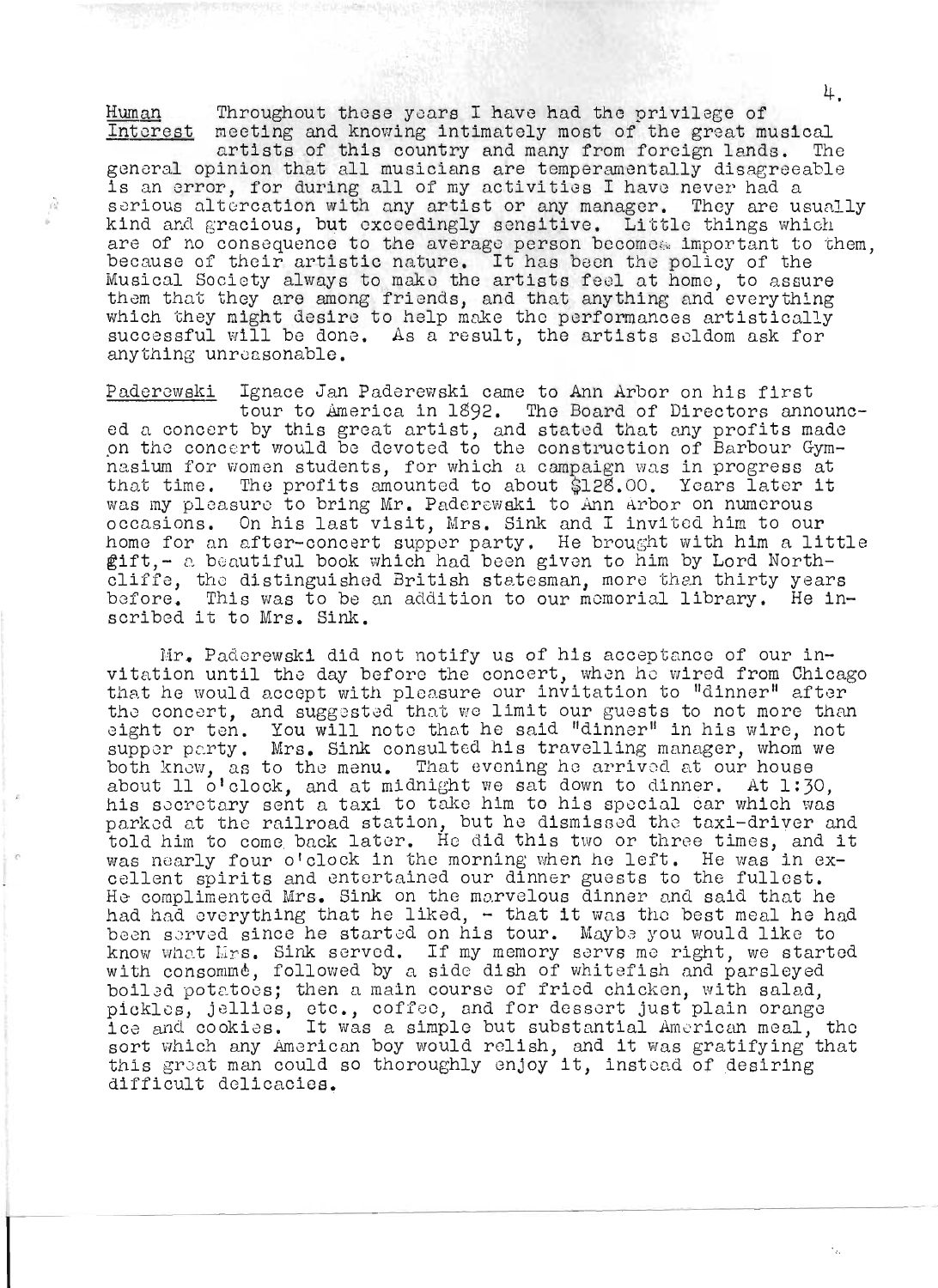Schumann- Professor Stanley used to tell a story about Ernestine Heink Schumann-Heink. On one of the early occasions when she sang in old University Hall, she was chatting in the artists' room with Dr. Stanley. She inquired as to how she would got onto the stage. Mr. Stanley pointed to some steps which led to a narrow little panelled door which opened onto the stage. She looked at the door, then at Dr. Stanley, then again at the door. She said, "How do I get through the door?" Mr. Stanley humorously replied that she could go through sideways. The great artist smiled and said "Mein Gott, I have no side-ways!"

 $\langle \cdot \rangle$ 

On another occasion I myself was in the same artists' room when ime. Schumann-Heink was again appearing. In the room with me was her ume. Schumann-heink was again appearing. In the room with me was her<br>newly acquired husband, Mr. William Rapp. It was always necessary to be very quiet in the artists' room because the partition was very thin and everything said could be heard by the audience. On this occasion, while all was quiet, our colored janitor, George Jewett,<br>pecasion, while all was quiet, our colored janitor, George Jewett, stepped into the room with a bundle of programs. Immediately, Mr. Rapp rose to his feet and glared at the man. They were poised like a couple of billy goats ready for an encounter; then both began to laugh loudly. It seems that years before, Jewett, who was a star radge roudry. To seems ongo years before, cemeto, who was a star game in Chicago. They had not met since, but they immediately recogsame in onicago. They had not met since, but they immediately recog football, fighting the game allover. I had all I could do to quiet them down and get them into another room.

de Pachmann Vladimir de Pachmann, the distinguished pianist, was somewhat eccentric. He had the unfortunate habit of coming to his concerts late and talking to the audience in a mumbling tone of voice for a considerable time before he would begin to play.<br>On his last visit to Ann Arbor, when he was in his early eighties, I on his last visit to Ann Arbor, when he was in his early eightles,<br>was much alarmed, because our concert patrons had heard about his peculiarities, and they were calling me up and asking if I could do something about it. It was a difficult assignment.

On the day of the concert he arrived in the morning. I persuaded his secretary-manager to bring him to the auditorium at 3:00 of this secretary manager to simight in the addressment at j.ee reluctant to come and insisted that nobody be in the auditorium when he arrived. I satisfied him on this scoro. In the meantime, however, I secretly communicated his proposed presence to a number of students whom I could trust, and suggested that, if they would like to hear him rehearse, they could get into the auditorium early and lose" themselves in the shadows in the rear. The news spread, and when I led the party in through the rear doors to the stage, I could see that there were 30 or 40 students at the rear of the auditorium. Led by the artist we gathered about the piano. He played a couple of measures, and then jumped up and said that he wouldn't be able to give the concert because the piano wasn't level. We moved it about a bit, and then he discovered that one leg of the piano was on the elevator lift, which he assumed was responsible for the trouble. I agreed with *him* and said that I would have the level of the lift changed. I called the janitor and the 11ft was jiggled up and down about a quarter of an inch. The artist put h1s foot on the crack, and I asked him to signal me when it was level -- which he did.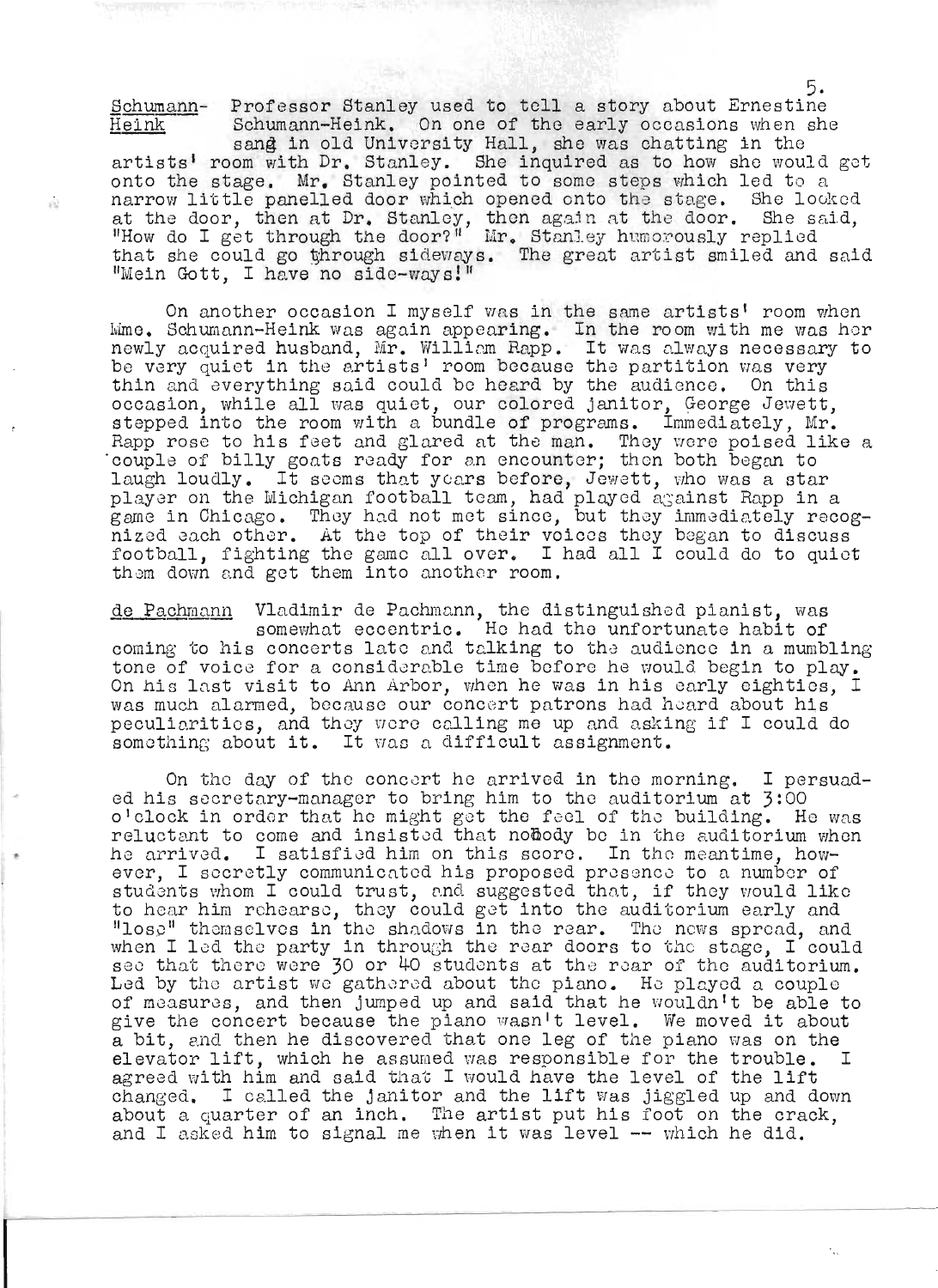When I stamped on the floor the janitor tightened the mechanism and the lift came to a standstill. He looked it over carefully and tested it with his foot, and at last happily stated that the piano was now all right. I presume the difference in level was not greater than that of a sheet of paper. Then he began to play and to talk to **the conductance of the conduct of paper.** Then he began so pray and so said to auditorium, and there was an audience of about thirty close down in front. He paid no attention, other than to turn toward them and explain to them the merits of the numbers he was performing. He was particularly interested in the compositions of Chopin,- so much so that by General consent he was nicknamed "The Chopinese." The students listened while he played for nearly an hour. At the conclusion I shooed all the students out the back door, locked the piano, put the key in my pocket in his presence, and told him that nobody would be allowed to touch the piano until he arrived that evening. When he arrived, I asked his secretary to go in and unlock the piano. Prompt $l$ y at 8:30 that night, without hesitation and without conversation, he gave a marvelous recital.

Dr. Stanley used to enjoy telling a story about de Pachmann's IT. Beanney used to enjoy terring a story about de radimann's<br>first visit to Ann Arbor back in the gay nineties. On that occasion he was perturbed because the piano stool was not to his liking. At last Mr. Stanley succeeded in borrowing a bench from a fashionable home, and this seemed satisfactory except that it was too high. That iome, and this seemed satisfactory except that it was too figh.<br>evening just before the concert began, the artist persuaded the janitor to take a saw and shorten the legs about an inch and a half, panroof to take a haw and shorten the legs about an inen and a hair, because he was a rotund, pudgy man. This the janitor did, assuming<br>that the stool belonged to the artist. Eventually the bench was returned to its owner, much to the chagrin and embarressment of Stanley.

Piatigorsky A decade and a half ago, in the middle of the winter, A decade and a hall ago, in the middle of the winter<br>Gregor Piatigorsky, the world-renouned cellist, was scheduled for a concert. He was to have arrived on the preceding Saturday morning, travelling from Florida. Mrs. Sink and I were at the station to greet him, but because of floods in the Ohio valley, his arrival was delayed, and he arrived in the evening and taxied to the Michigan Union. From there he called me at my residence. I askthe michigan onion. From there he called me at my residence. I ask-<br>ed him if there was anybody in his party by the name of de Rothschild, as the Michigan Union had been inquiring because of numerous calls from Paris, France, for Jacquoline de Hothschild, and the Union thought she might possibly be attached to the cellist's party. He enought she might possibly be attached to the cellist s party. He<br>said, "Oh, yes, she is here now." I explained that Paris, France, had boon trying to reach hor. He replied that she had already talked with Paris several times. Early Monday morning, Mr. Piatigorsky asked me to make an appointment with a reputable lawyer as he had some business he wanted to transact. I made an appointment for him with Hoscoe O. Bonistecl, not knowing in the least what was involved. That night just before the concert Mr. Bonisteel called me and facetiously chided me for not knowing what was taking place. He said "Those people you sent down to me want to get married, and I have been working all day to overcome the legal restrictions involved." Piatigorsky was a Russian, at that time a man without a country. The lady was a French citizen. In France, bans have to be published for a certain period, while in Michigan, five days must elapse between the license and the ceremony. The couple was anxious to make absolutely certain that the marriage could not be invalidated by any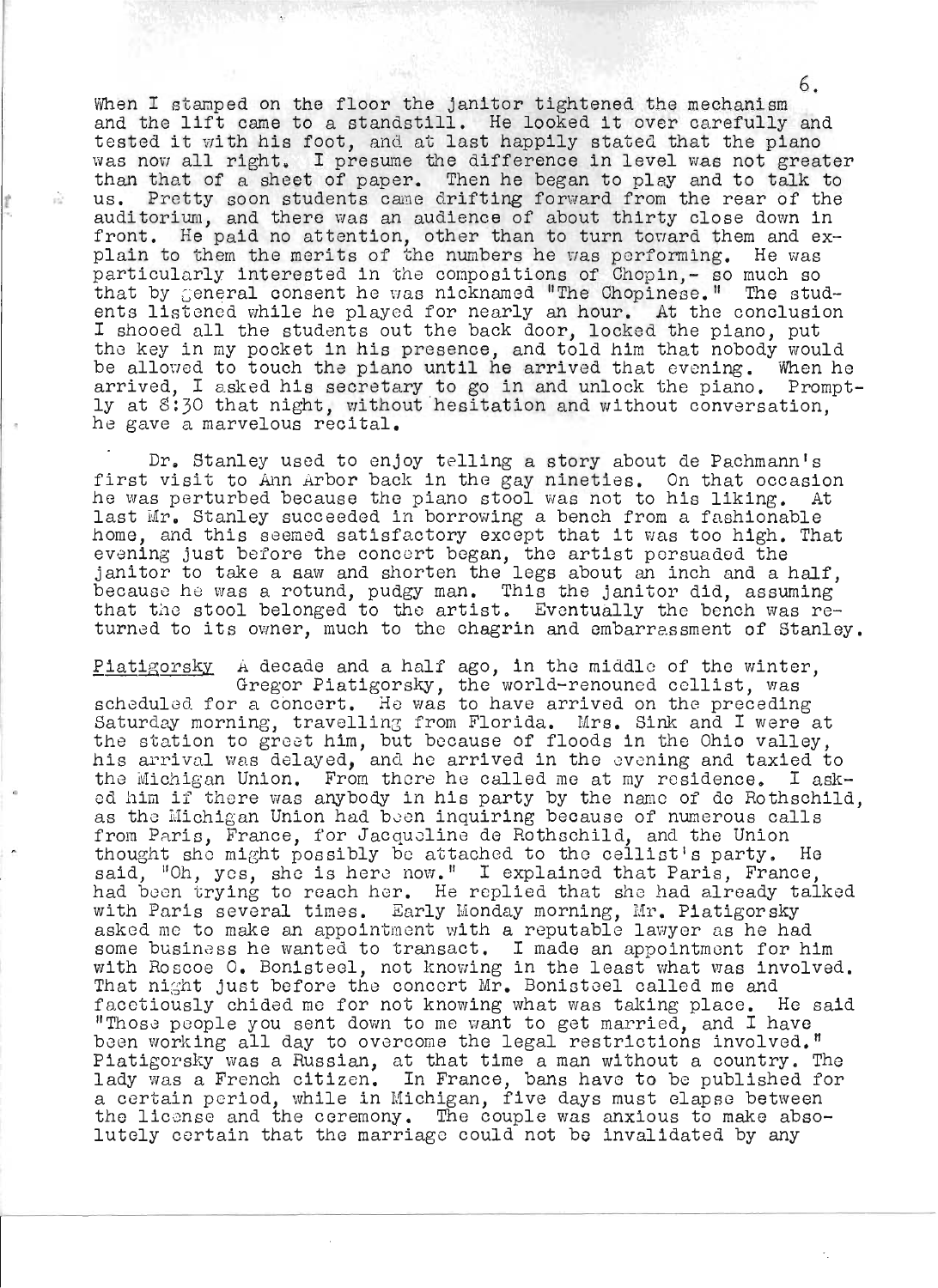technical complications. After numerous long-distance calls to Chicago and New York with French consular authorities, and with local authorities, about a waiver of the license period, Mr. Bonisteel idinorities, about a waiver of the ficense period, mr. Bonisteel<br>larified the matter. The young lady had been in this country for a couple of months, and Piatigorsky had come from Europe only two weeks previously, and they met by appointment in Ann Arbor.

Backstage at intormission time, Mrs. Sink and I talked the situation over with the couple. We asked where they were going to be marriod, and Piatigorsky said he presumed it would be the City Hall, Mrs. Sink said, "No such thing -- you will be married in our home." This was agreed to. Then we conducted Miss de Rothschild back to our seats in the auditorium and the artist continued the program. Then seats in the auditorium and the artist continued the program. Then<br>Ars. Sink got busy on the telephone, routed out a florist and a caterers. Bink got busy on the terrephone, routed out a riorist and a cater<br>r. and in the morning things began "popping" around our house. The If, and in the morning things began popping around our house. In Jay G. Pray (late Judge of Probate) appeared with many documents and ay G. Fray (law Judge of Frobate) appeared with many documents and<br>eals, and Mr. Bonisteel also appeared. Piatigorsky asked, "Who is tais, and mi, boniscest also appeared. That goisny asked, who is<br>his lawyer, he seems to be a very important man." I said, "Yes, he is a very important man; he is President of the Michigan Bar Associathe a very important man; he is rresident of the michigan par Associ<br>ion with a membership of 38,000 (I didn't really know, but made a with a membership of  $\beta$ ,  $\beta$ ,  $\alpha$  and the figure). It is a looked pleased: and then he asked Ild guess at the ligure). The looked pleased; and then he asked<br>Who is going to marry us?" I said the Honorable J. H. Payne, Ann who is going to marry us. I said the honorable of h. rayne, Annew must be an important man, too. I agreed. Then he asked me a question which was a poser. "Will the Justice wear a robe?" I explained that nich was a poser, "Will the Justice wear a robe?" I explained that<br>.n America the practice of wearing robes was not as customary as it in America the practice of wearing robes was not as customary as it was in Europe, particularly in private homes. His countenance das in Europe, particularly in private homes. This countenance<br>iropped. Mrs. Sink, always helpful in an emergency, called me aside and suggosted that we ask Judge Payne to wear my academic gown. A and suggested that we ask Judge Payne to wear my academic gown. A<br>.ittle later when Judge Payne arrived, Piatigorsky inquired, "Who is ittle later when Judge rayne arrived, riatigorsky inquired, "who is.<br>hat, and why is he going upstairs?" Mrs. Sink replied. "That's the inat, and why is he going upstairs." Mrs. Sink replied, "that's the<br>Ustice, and he is going upstairs to robe himself." This made every-Justice, and he is going upstairs to robe himself.<sup>1</sup> This made every-<br>body happy except the Judge and me. I explained to him the importance of wearing my academic robe. He said that ho wouldn't mind ance of wearing my academic robe. He said that he wouldn't mind<br>vearing it, except that Bonisteel would make him laugh. I took Bonrearing it, except that Bonisteel would make him laugh. I took Bon-<br>.steel aside and cautioned him. A little later all was in order and the party assembled before the bank of flowers, and "the knot was".<br>The party assembled before the bank of flowers, and "the knot was" duly tied." At noon the wedding breakfast was served (I have never known why a meal served at twelve o'clock noon should be called "broakfast").

At two o'clock the party left for Philadelphia, where Mr. Piatigorsky had a concert the next day. We had all been sworn to keep the ceremony a deep dark secret, because the bride did not want her poople in France to hoar about the wedding until she had an opportunity to talk to them on the telephone. A few days later a reporter found out about the huge transatlantic telephone bills beteporter found out about the huge transatiantic telephone bills be-<br>ween the Michigan Union and Paris. Following this clue, he dug up tho information about the ceromony, at the County Clerk's office:<br>the information about the ceromony, at the County Clerk's office: ine inrormation about the ceremony, at the Gounty Glerk's office;<br>ind then we were obliged to admit all. Everything came out happily ind then we were obiiged to admit ail. Everything came out happ.<br>Decause sufficient time had elapsed for the bride to inform her ecause sufficient time had elapsed for the bride to inform her<br>'amily. It has been a happy marriage. A son and daughter are now family. It has been a happy marriage. A son and daughter are now<br>in school, and whenever we see the couple we always chat about the secret ceremony.